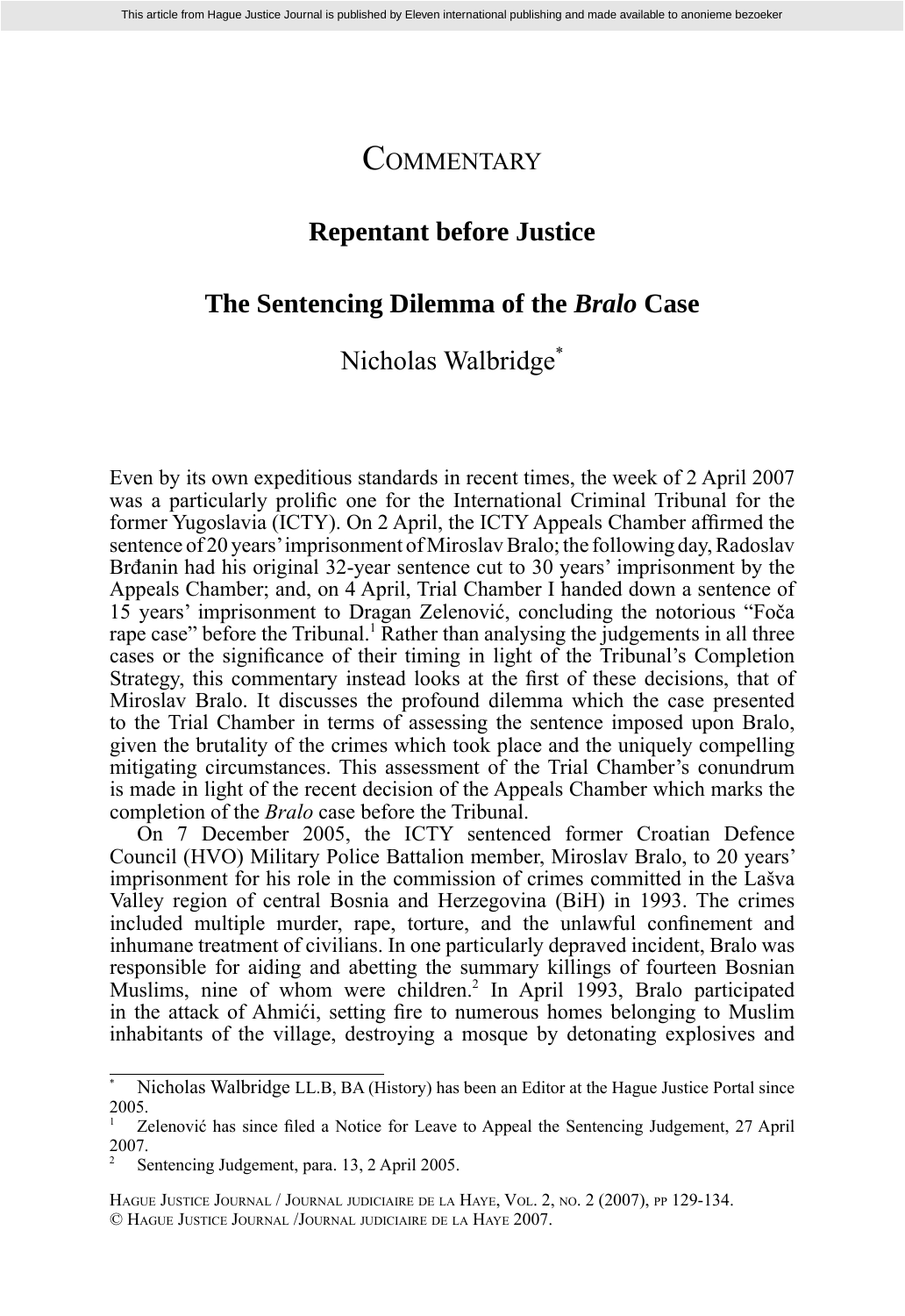#### 130 NICHOLAS WALBRIDGE

killing an unidentified adult male as well as a young Bosnian Muslim woman. In a separate incident in the weeks that followed, Bralo captured, interrogated and murdered three unarmed Muslim men suspected of gaining intelligence about the HVO military lines.<sup>3</sup> On yet another occasion, in mid-May 1993, participating in the so-called "Jokers" anti-terrorist platoon of the Military Police Battalion, Bralo repeatedly raped and sexually assaulted a Bosnian Muslim woman. Bralo committed a range of appalling crimes against her personal dignity, humiliating her in front of other soldiers and threatening to kill her. In short, the three counts of the indictment against Miroslav Bralo told the story of a man who had committed some of the most heinous crimes imaginable, even within the context of this brutal, bloody war.

 What distinguishes the *Bralo* case from others of its nature is not the brutality of the crimes themselves though, but Bralo's subsequent conduct. Not only did Bralo plead guilty to all eight counts of the amended indictment of 19 July 2005, but in reaching a Plea Agreement with the Prosecution, Bralo furnished the Tribunal with a largely unprecedented "unilateral declaration", as opposed to a traditional "contract between parties", and provided a detailed 'Factual Basis' of the events.4 This Factual Basis substantially increased the scope of the original indictment, not only reflecting the initial crimes of the 10 November 2005 indictment, but encompassing other crimes over a broader time-frame, including the abovementioned attack on Ahmići and Bralo's involvement in the execution of the Čeremić family. Indeed, according to evidence brought before the Trial Chamber, Bralo became "the first person charged by the Tribunal with crimes" committed in [the Ahmići] area who has admitted his criminal conduct".5

 The voluntary surrender to the Tribunal and Bralo's early guilty plea were substantial mitigating factors taken into account by the Trial Chamber. It noted the far-reaching implications that such a plea has, notably in abrogating the need for victims and witnesses to re-live their trauma by recounting their experiences in court. It also considered the consequence of the guilty plea in saving the "scarce legal, judicial and financial resources" of the Tribunal which could consequently be deployed elsewhere. Additionally, the Trial Chamber asserted that the profound acknowledgment of personal responsibility for such grave crimes "may demonstrate that an accused is genuinely remorseful".<sup>6</sup> And "genuine remorse" is exactly what the Trial Chamber established. In his initial, unsuccessful attempt to surrender himself to the Tribunal in 1997 (despite allegedly not knowing of the indictment against him), his assistance in the location and exhumation of the bodies of those killed during the attack on Ahmići, the positive effect that his contribution had had in the finding of remains of several of his victims on the local community, and the attempts made to atone for his crimes, the Trial Chamber appeared convinced by Bralo's repentance for his actions. Even the Prosecution accepted the personal transformation that Bralo had undergone and articulated

 $\frac{3}{4}$  Judgement on Sentencing Appeal, para. 14, 2 April 2007.

<sup>&</sup>lt;sup>4</sup> Judgement on Sentencing Appeal, para.  $41$ .<br><sup>5</sup> Sentencing Judgement, para.  $71$  Noted in I<sub>1</sub>

 $\frac{5}{6}$  Sentencing Judgement, para. 71. Noted in Judgement on Sentencing Appeal, para. 46.

Sentencing Judgement, paras. 64-65.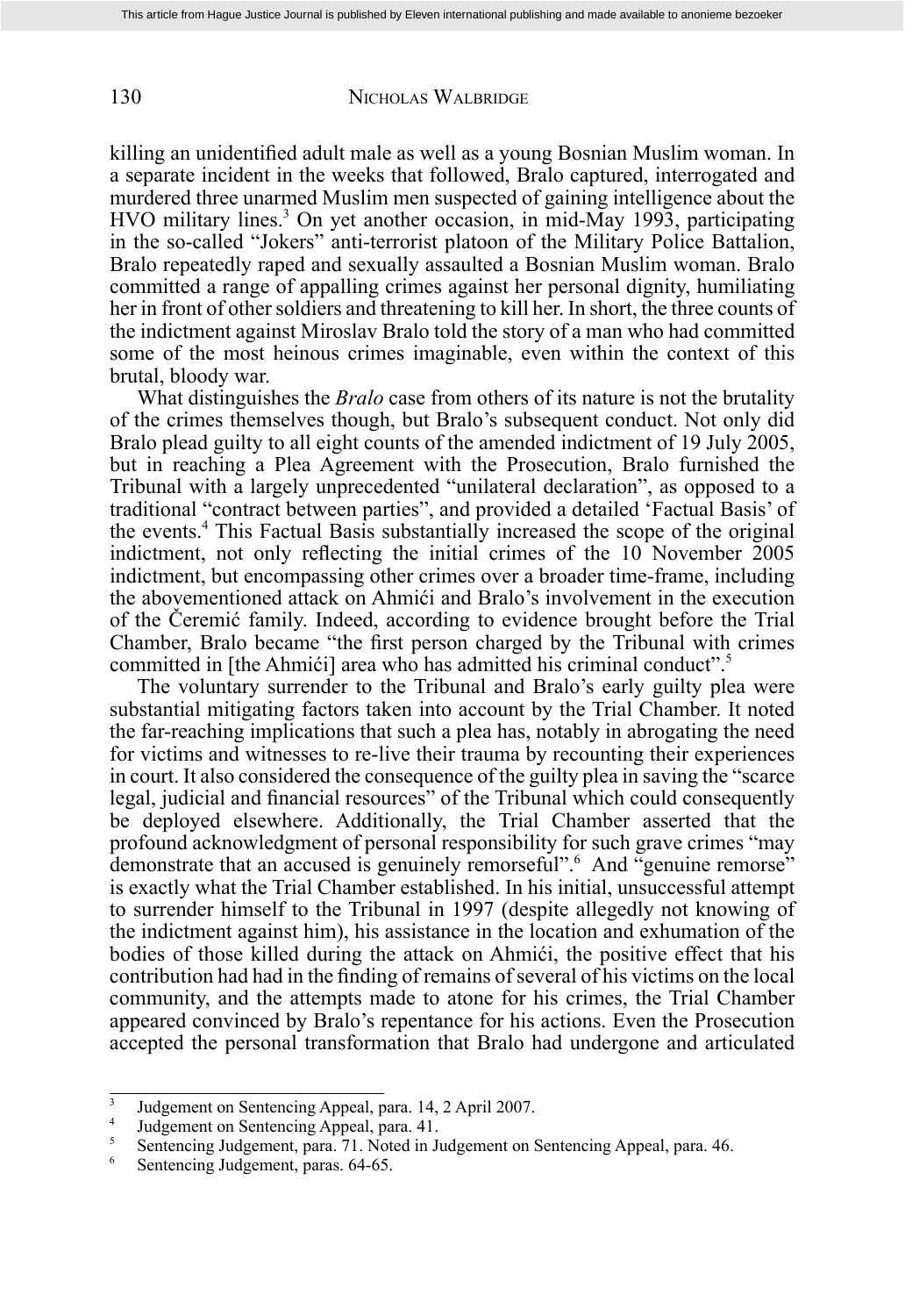### THE SENTENCING DILEMMA OF THE BRALO CASE 131

that he had "embarked on a personal voyage of reconciliation and atonement".7 The Trial Chamber found that the surrender, guilty plea and steps taken to atone for his crimes, coupled with his genuine remorse and considerations of lesser weight, were significant mitigating factors. $8<sup>8</sup>$ 

 Despite this comprehensive consideration that the Trial Chamber gave to the mitigating circumstance in the *Bralo* case, the Appeals Chamber was at pains to point out that "substantial cooperation with the Prosecutor" is the only mitigating circumstance which the Trial Chamber is required to consider under Rule  $101(B)$ (ii) of the Rules of Procedure and Evidence.<sup>9</sup> It noted, however, that Trial Chambers have exercised a relatively wide discretion in interpreting such cooperation as a mitigating factor, and that the term should not be "construed narrowly and singularly".<sup>10</sup> In its analysis of the provision, the Appeals Chamber does not appear to attach substantial weight to the exact wording of the rule. The text presents the considerations as a non-exhaustive list, stating that "any mitigating circumstances *including* the substantial co-operation with the Prosecutor" shall be taken into account.<sup>11</sup> In this respect therefore, the Trial Chamber was correct in assessing Bralo's attempts to atone for his crimes as a mitigating circumstance in the case. It is still significant though that the only explicitly expressed mitigating circumstances mentioned in the Rules is "substantial cooperation" and this was *not* deemed to be found in the *Bralo* case. The Trial Chamber had found evidence of "some co-operation" but assessed Bralo's willingness to provide documents and information as merely amounting to "moderate co-operation".<sup>12</sup> The Appeals Chamber ultimately decided that the provision of this material, which the Prosecution claimed it used in a "very limited scope",<sup>13</sup> did not warrant further appraisal. It found that the Trial Chamber did not commit a discernible error in considering that the evidence put forward by the Appellant only "deserved moderate weight in mitigation of sentence".<sup>14</sup> The Appeals Chamber gave short thrift to the arguments in Bralo's first ground of Appeal which claimed that the Trial Chamber had erred in not accepting the exogenous events of the deteriorating military situation in the region as a mitigating circumstance. Additionally, the Appellant relied on the fact that he had allegedly been acting under duress and superior orders when committing many of the crimes. Indeed, for his part, Bralo argued that he had initially been released from prison in 1993 on the condition

<sup>7</sup> Sentencing Hearing, 20 October 2005, in Sentencing Judgement para. 68.

Sentencing Judgement, para. 72.

<sup>9</sup> See Appeals Judgement, para. 37, 51. Rule 101(B) "In determining the sentence, the Trial Chamber shall take into account…such factors as: (i) any aggravating circumstances; (ii) any mitigating circumstances including the substantial cooperation with the Prosecutor by the convicted person before or after conviction; (iii) the general practice regarding prison sentences in the courts of the former Yugoslavia; (iv) the extent to which any penalty imposed by a court of any State on the convicted person for the same act has already been served, as referred to in Article 10, paragraph 3 of the Statute. " http://www.un.org/icty/legaldoc-e/basic/rpe/IT032Rev39e.pdf.

<sup>&</sup>lt;sup>10</sup> Simi*ć*, Sentencing Judgement, para. 111. Cited in Appeals Judgement, para. 37.<br><sup>11</sup> Prela 101(D) (ii) Prelag of procedure and Fridance Funkasia added by suthan

<sup>&</sup>lt;sup>11</sup> Rule 101(B) (ii), Rules of procedure and Evidence. Emphasis added by author.<br><sup>12</sup> Sentencing Judgement, para. 81. Cited in Appeals Judgement, para. 49.<br><sup>13</sup> Cited in Appeals Judgement, para. 50.

<sup>&</sup>lt;sup>13</sup> Cited in Appeals Judgement, para. 50.

<sup>14</sup> Appeals Judgement, para. 70.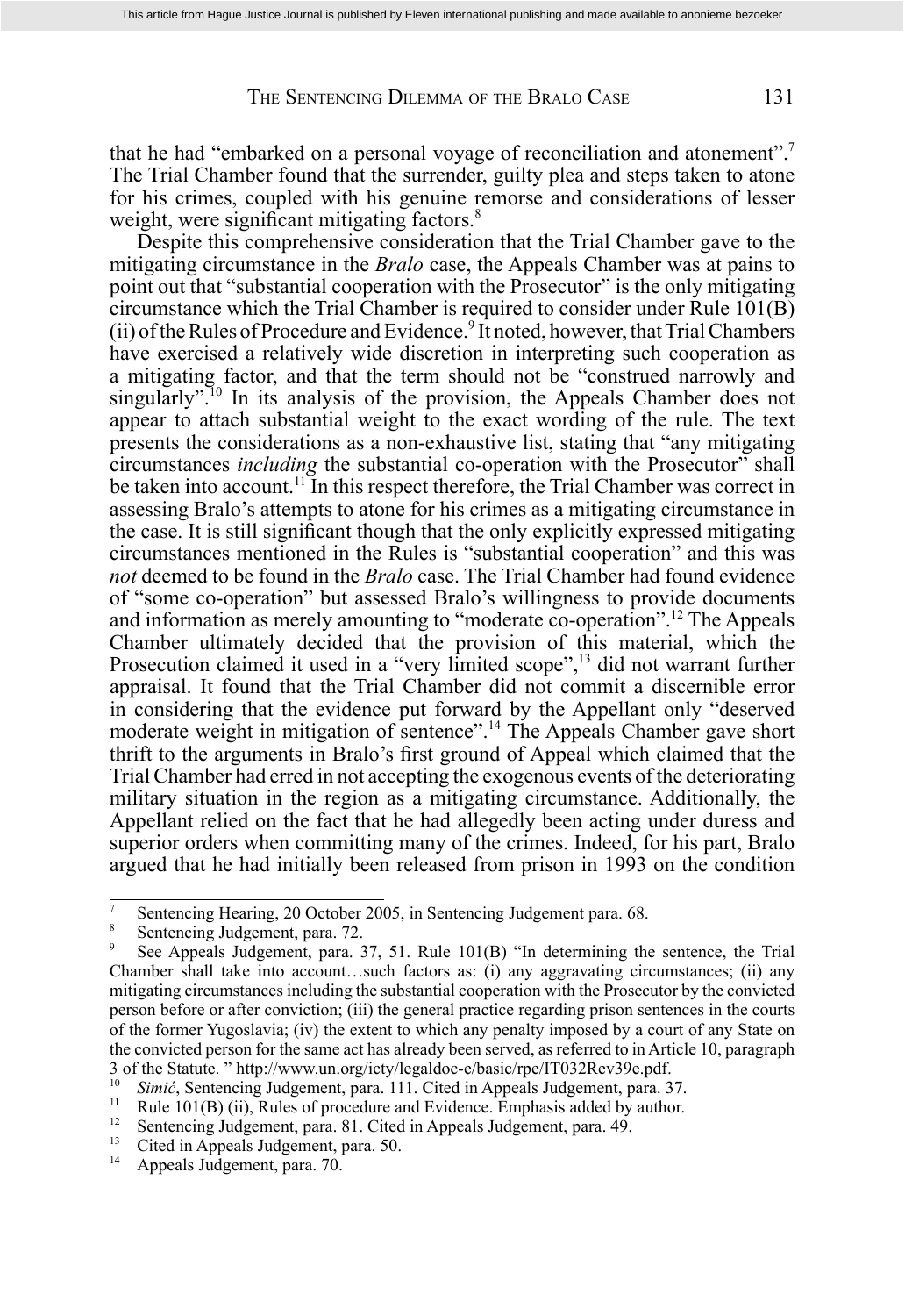132 NICHOLAS WALBRIDGE

that he participates in the attack on Ahmići. The Defence submitted that the Trial Chamber "acted perversely" by failing to ascribe any weight to the material.<sup>15</sup> The apparent enthusiasm and willingness with which the Appellant carried out the orders, and his gratuitous attempts to humiliate his victims grossly undermine such arguments. Once again, the Appeals Chamber found that the Defence had failed to show a discernible error by the Trial Chamber and categorically dismissed all grounds of appeal.

In assessing the gravity of the crimes committed and the aggravating circumstances of the case, the Trial Chamber declared that a sentence of "at least 25 years' imprisonment would be warranted". In considering the relevant mitigating circumstances of the case, it ultimately found that a sentence of 20 years in prison was a "proportionate and appropriate punishment".16 What is significant here is the Trial Chamber's initial assertion that a sentence of *at least* 25 years would have, i.e. save for the mitigating circumstances, been handed down. In not being more precise or, at least, not articulating specifically the length of the prison sentence which Bralo's crimes warranted – subsequent conduct of the accused notwithstanding, the Trial Chamber appears to have left ambiguities in the final determination of the sentence it imposed. Had it devoted more attention in its judgement to the exact weight it attributed to Bralo's crimes *prima facie* then its determination of the sentence reduction which the mitigating circumstances gave rise to would also have been more clear-cut. As it stood, in appealing the sentence, the Defence attempted to exploit the ambiguities by arguing that the Trial Chamber had been too severe. Indeed, in its third ground of Appeal, the Defence submitted that the Trial Chamber had abused its discretion in reducing the sentence by "as little as 5 years, or as little as 20% of the sentence" having determined that the mitigating evidence of the case "warranted substantial modification of the sentence".<sup>17</sup> While the Defence's argument is *semantically* legitimate, the Trial Chamber's use of the wording "at least 25 years" indicates that a harsher sentence would probably have been imposed. What exactly it *would have* considered the appropriate sentence, in the absence of the mitigating factors, we shall never know. Sadly, in this author's opinion, this lack of precision is to the detriment of the case.

 In response to the Defence's argument, the Prosecution rightly contended that the specifi cation of 25 years' imprisonment merely constituted the *starting point*  for the sentence envisaged by the Trial Chamber.<sup>18</sup> This "starting point" is not to be interpreted as the mark from which the sentence should have been reduced, but rather—in the context of the Trial Chamber's own wording—one should infer that it was the absolute minimum sentence that the Tribunal thought it right to impose. Perhaps, as said, the Trial Chamber should have stated more explicitly what term it *would have* imposed in a situation where the compelling mitigating circumstances had not been present. Had it indicated that a sentence , for the sake of argument, of 28 years or 34 years had been justified then the final sentence handed

 $\frac{15}{16}$  Appeals Judgement, para. 20.

<sup>&</sup>lt;sup>16</sup> Sentencing Judgement, para. 95.

<sup>&</sup>lt;sup>17</sup> Cited in Appeals Judgement, para. 78.<br><sup>18</sup> Sentencing Judgement, para. 80.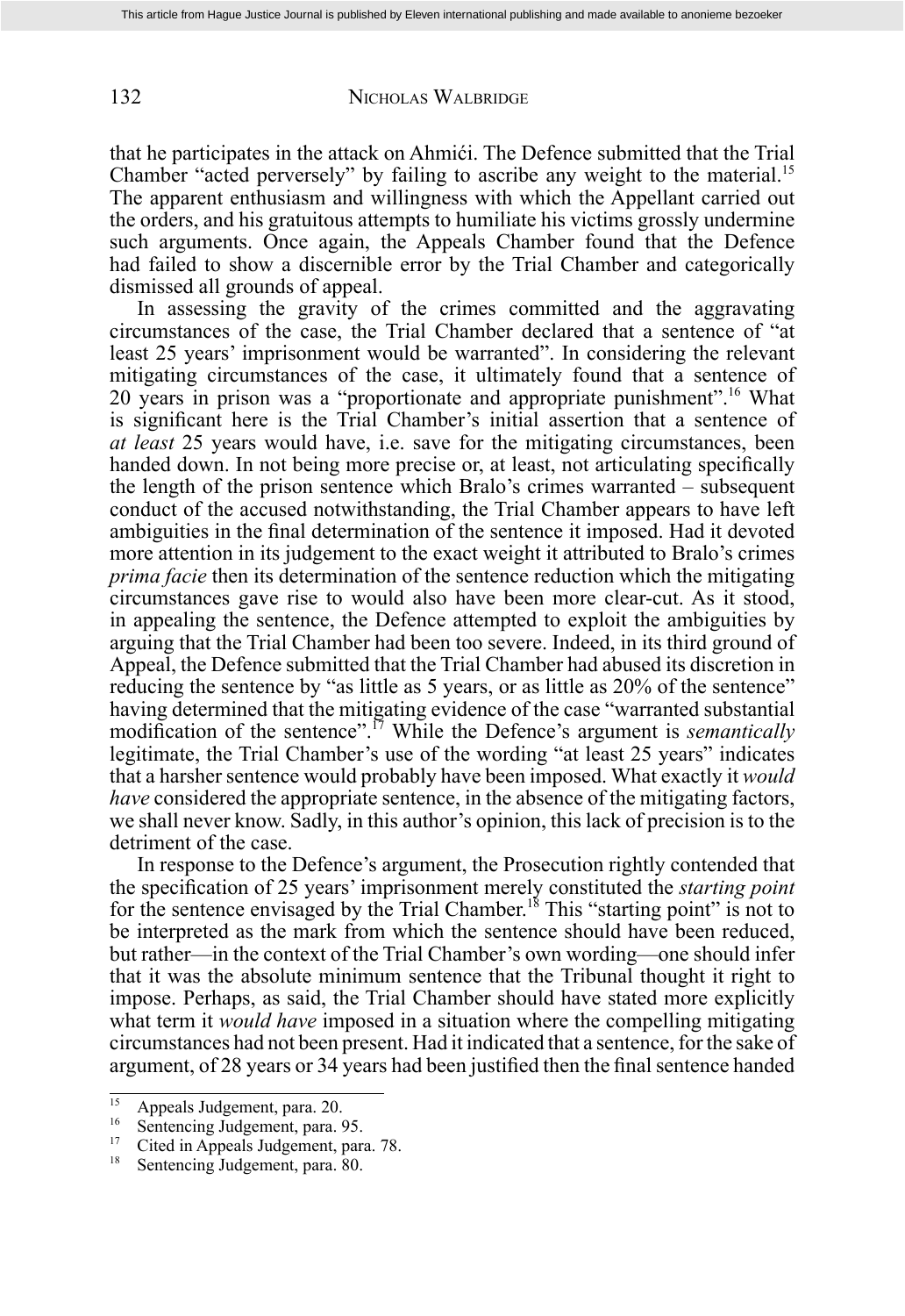#### THE SENTENCING DILEMMA OF THE BRALO CASE 133

down could have been interpreted by both parties with greater clarity. Even if the Trial Chamber had asserted that 25 years' imprisonment was sufficient, again before the mitigating factors were considered, such a definitive statement would have given greater lucidity in the determination of the final sentence reduction. It would also have provided some certainty in the future calculus of other sentence reductions in light of significant mitigating circumstances. Crucially, it may also have provided a greater basis for the Prosecution to appeal the sentence in this particular case. As it stands, it is lamentable that the Prosecution did not appeal the Trial Chamber's sentence. In the absence of such an appeal, the Appeals Chamber did not have the luxury of re-assessing the duration of the sentence.<sup>19</sup>

 As it stands, Miroslav Bralo will be transferred to one of ten cooperating European states to serve his sentence in the coming weeks. He will be credited for the time he has spent in custody since his transfer to the Tribunal in November 2004, so he will be released from prison at the latest in 2024 at the age of 58 years old. In light of the multiple appalling crimes committed by Bralo in 1993, a 20 year sentence may seem like a profound miscarriage of justice for the surviving victims and the communities which his actions have irrevocably damaged. Notwithstanding the heinous nature of the crimes committed, the gravity of which can never truly be atoned for, in many respects Bralo has almost been a "model citizen" since his first attempt to hand himself over to the Tribunal and repent for his actions. Indeed, not only has his conduct been of considerable benefit to the communities which it affected, as discussed earlier, but it is significant in that his commitment to helping establish the truth behind the events of the Ahmići attack also contributes to the Tribunal's wider goal of establishing the historical record of the war. Undoubtedly, Bralo's recent conduct had been welcomed by the Tribunal which could deal with the case in an efficient, expeditious fashion. Remorseful and cooperative as Bralo may have been subsequently though, the 20-year sentence appears unduly lenient for a killer of such concerted rage and arbitrary, inhumane violence.

At the Appeals Hearing on 2 April 2007, a humbled figure appeared in Courtroom I of the ICTY. Like many of his predecessors, Bralo's disposition seemed a far cry from the monster his crimes would suggest he once was. His overly polite demeanour and his courteous conduct towards the court belied the horrific nature of his crimes and the state of mind which induced him to commit those atrocities some 14 years ago. Perhaps, in its wider attempts to promote truth and reconciliation in the region, the Trial Chamber was right to impose the relatively lenient sentence. But it is regrettable that it did not do so with greater clarity as to the true weight it attributed to the mitigating circumstances. The proposition of Bralo going free, possibly even within the next  $15$  years,<sup>20</sup> must be a chilling one for the surviving victims whose lives have been destroyed by his actions. At the very least, it is regrettable that the Prosecution did not attempt

 $\frac{19}{20}$  See Appeals Judgement, para. 85.

See Article 28: Pardon or commutation of sentences, Updated Statute of the Tribunal, http:// www.un.org/icty/legaldoc-e/basic/statut/stat02-2006.htm#28.